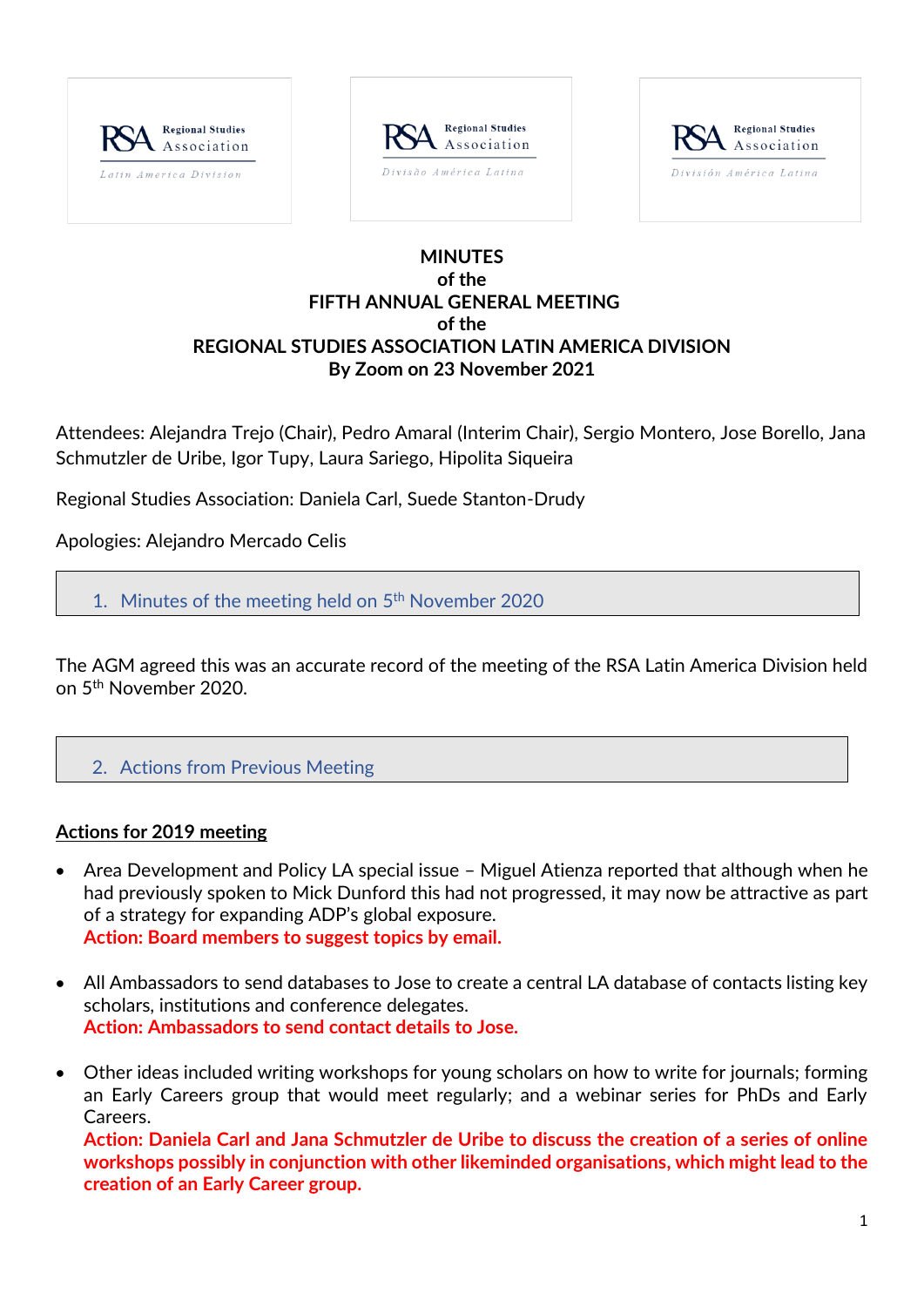### **Actions from 2020 meeting**

- The Division Newsletter to continue to be published.
- **Action: Jose to email Ambassadors for pieces and collate them for the 2022 Newsletter**.

• SEA was dropped from Brazil's national journal ranking due to having no papers from Brazil. **Action: Pedro to discuss with Sally Hardy when judicial court suspension is lifted and criteria are clear.**

## 3. Report to the Board of Territorial Activities

- **Argentina**  Jose Borello reported that in 2020-21 he had completed a number of reports and publications on three major topics. He had been in close contact with several young researchers working on regional topics in Argentina, including Daniela Calá. He had also completed a major report on regional issues in Argentina for ECLAC. That report was part of a series of studies the Buenos Aires office of ECLAC was undertaking currently. He had also been in touch with Renato García (at the university of Campinas, in Brasil). Last year he participated in the RSA Global Seminar Series (Latin America-Plenary on the Global South) and wrote comments on Michael Storper's presentation**.** He planned on editing again, perhaps twice a year the RSA Latin America Division Newsletter he had started and was able to complete five issues.
- **Brazil –** Pedro Amaral reported that in Brazil, academic activities remained primarily remote. Teaching should resume in person along the first semester of 2022. Most of the conferences expected for the first semester of 2022 would remain remote. In-person events were expected only for the 2nd half of 2022. Several national events were cancelled in 2021, including the bi-annual conference of the Brazilian association of graduate studies in planning, urban and regional studies (ANPUR). Therefore, attention shifted to international online events in 2020, including RSA events.
- **Chile**  Miguel Atienza reported that this year had been difficult and very fruitless as there had been very strict control of people and movement. He had been working from home and there had been very few academic activities. At a meeting of the Chilean Regional Science Association there were less than 40 people presenting articles, which was very sad.
- **Colombia –** Sergio Montero reported that he previously presented at the Latin America leg of the RSA Global webinar series with Michael Storper, but other that his Editorship of the RSA journal Regional Studies, 2021 had been a quiet year.
- **Mexico** Alejandra Trejo Nieto reported that at her university they were still planning a return to in person activities. Over the last year she had participated in RSA online events and chaired sessions for RSA events. She was organising a session from Mexico on 6 December for the RSA International Hour webinar series. She had also published a book in the Regions and Cities series with some colleagues from Latin America. She tried to share events etc about RSA through Facebook, Twitter and personal contacts.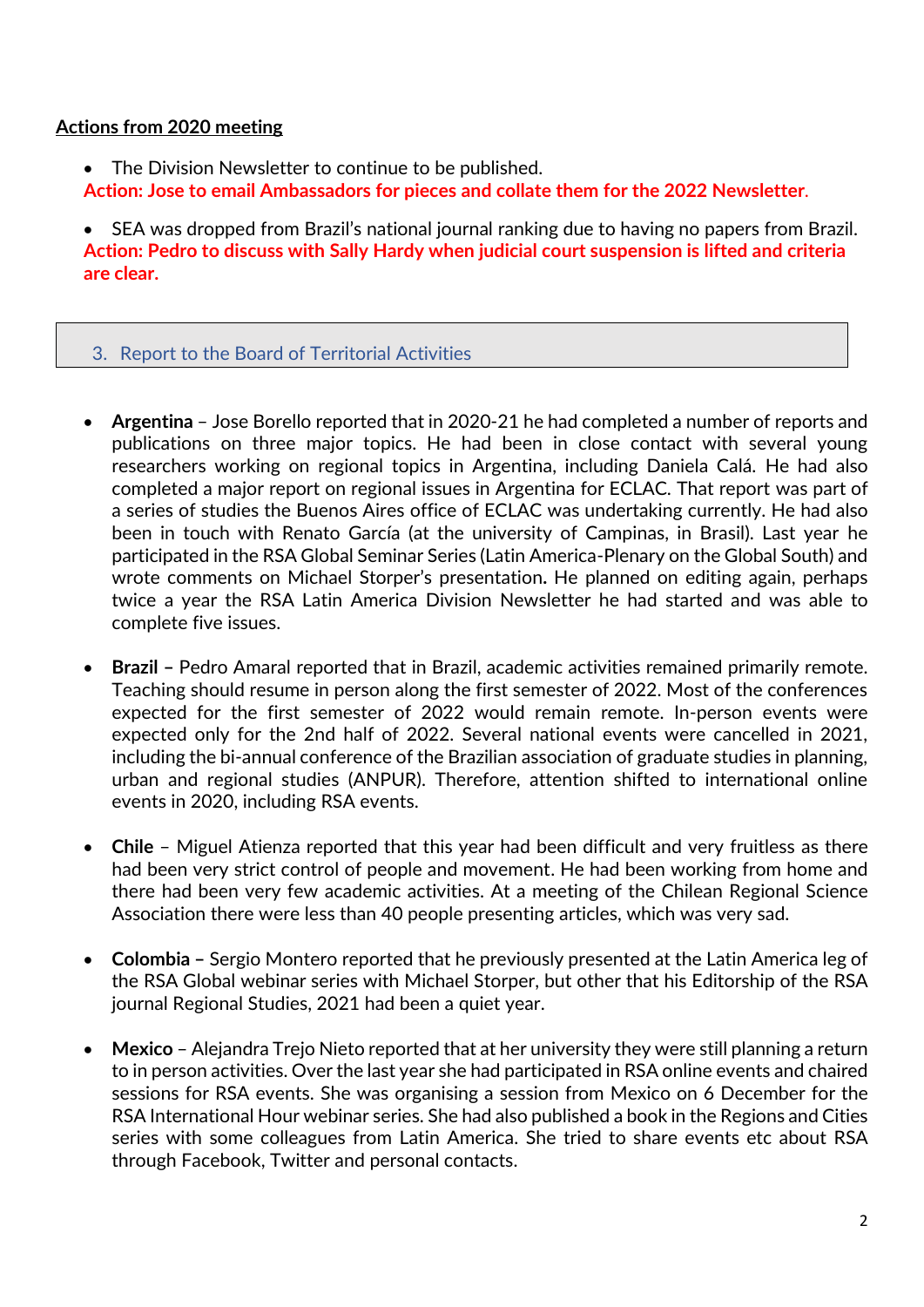- **RSA –** Daniela Carl reported on RSA activity over the past year and plans for the future.
	- $\circ$  Publications She confirmed journals had experienced a strong increase in submissions and appointed new editors. Journals were now being sent with no packaging at all. RSA members would shortly receive Ron Martin's book on leveling up. Later in 2022 the RSA would host 5 Special Issue Hubs based around the journals.
	- o Grants To date the RSA had awarded over €1.25 million. Last year, due to the Covid pandemic the RSA paused the Research Network Grant Scheme and the Travel Bursary scheme. These were again on hold in 2021 as the funds were repurposed into the new Small Grant Scheme on Pandemics, Cities, Regions and Industries worth €4,500.
	- o Events In June RSA hosted the Regions in Recovery global e-Festival which attracted 1250 participants from 71 countries over 2 ½ weeks. In Spring 2022 the RSA and partners would reprise this, entitled RinR 2nd Edition –Re-imagining Regions. The RSA continued to host a number of webinar series including two new series: RSA International Hour and the 2022 RSA Central and Eastern Europe (CEE) Programme - Bridging Old and New Divides.
	- o RSA APP Attendees were encouraged to download the RSA App called the RSA Hub.

# 4. Events

Due to Covid no events were planned for 2022.

## 5. Chair of RSA Latin America Division

Alejandra Trejo Nieto left the meeting. Pedro Amaral took over as Interim Chair of the meeting.

The meeting was then presented with the nomination for Division Chair from Alejandra Trejo Nieto.

The Board voted and agreed that Alejandra Trejo Nieto should be the Chair of the RSA Latin America Division for the term until the next AGM.

Alejandra was congratulated on her successful election.

# 6. To elect new members to the Board and to accept resignations, retirements and cooptions if any

The following Territorial Representatives came to the end of their term of office at this AGM as Trustees of the Board of the RSA Latin America Division and were re-elected for a further term:

- Jose Borello, Argentina
- Pedro Amaral, Brazil
- Miguel Atienza, Chile
- Sergio Montero Munoz, Colombia
- Alejandra Trejo Nieto, Mexico
- Alejandro Mercado Celis, Mexico
- Miguel Flores Segovia, Mexico

Miguel Flores Segovia was asked to explain his absence. Miguel subsequently sent apologies.